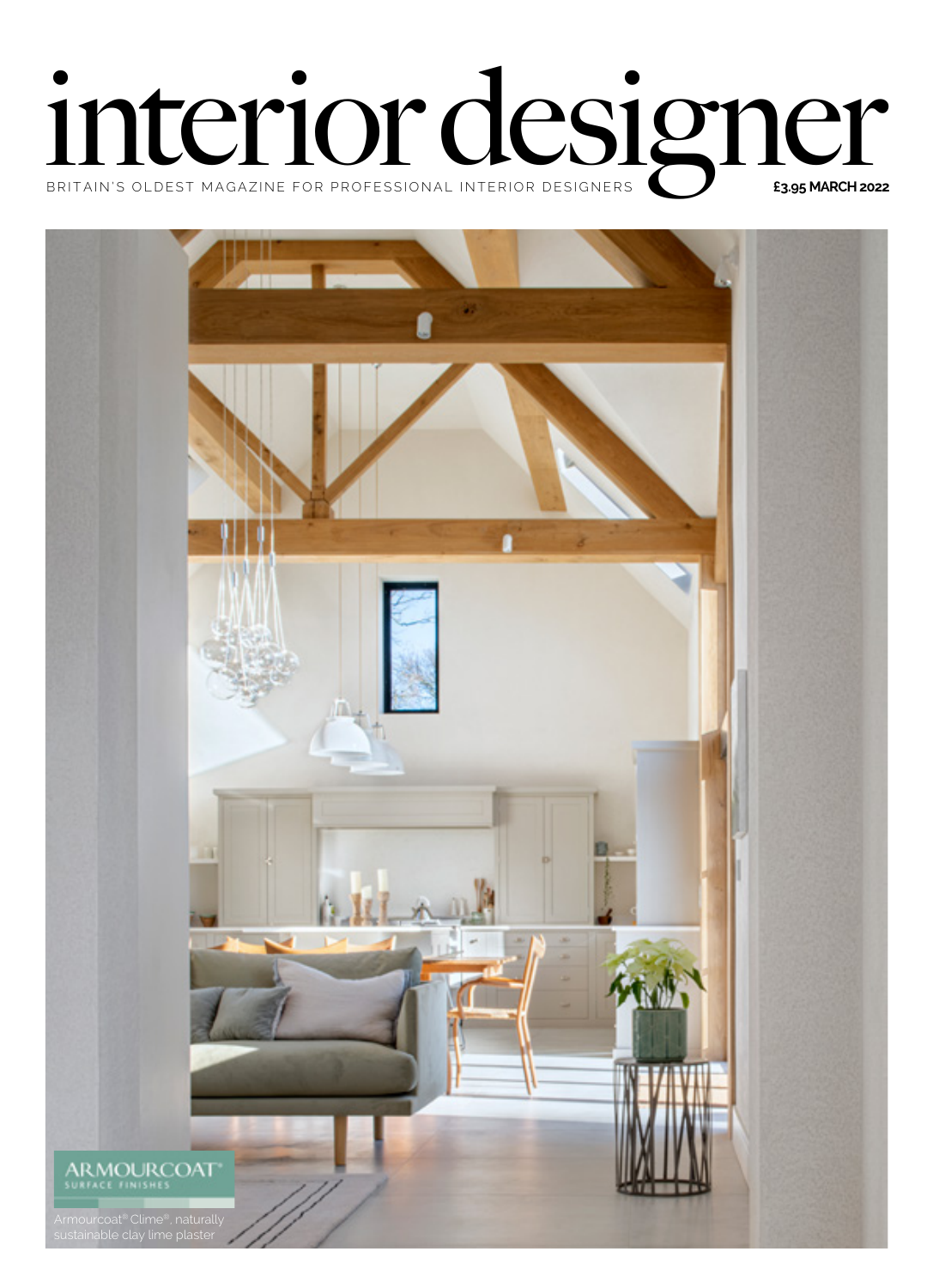

## MULTI-FUNCTIONAL FLOW **SHOWROOM SHOWCASE**

## **HANGAR DESIGN GROUP** AND **VUDAFIERI-SAVERINO PARTNERS** COLLABORATED TO CREATE SHANGHAI SHOWROOM MIRACLE LIVING; A MULTI-FUNCTION SPACE FOR TEXTILE COLLECTIONS AND ARTWORKS

**Miracle Living is a new showroom in Shanghai devoted to leisurewear and home linens, jointly designed and developed by Hangar Design Group and Vudafieri-Saverino Partners - two Italian design studios, both with offices also in China.** 

Situated on Tongren Road, in the highly central and prestigious Jing'an district, Shanghai's most important economic district, Miracle Living is more than a showroom, it is a concept store of 320 m<sup>2</sup> on two levels. In addition to the silk collections by Silky Miracle and to those of Italian brand Frette,

you can admire contemporary artworks on display in the special gallery and take a break in the relaxation corner where there is a snack bar. To enable customers to deepen their relationship with the brand, the retail experience is becoming more and more versatile and engaging. A space like Miracle Living becomes a business example as well as a way to rediscover the in-store experience, giving customers back the pleasure of being physically present. How? By giving them a response that is precise and based on the concept of sensorial retail which, despite increasing



immersive technologies, can never be given in digital form.

 The concept of the design, inspired by the softness and fluid movements of silk, has been developed inside a space that was previously home to an art gallery, with the aim of optimising its flows. The concept was developed by the multidisciplinary strategic design studio Hangar Design Group, which follows the brand expression of Silky Miracle in all of its aspects. Vudafieri-Saverino Partners move in to give the interior design depth and structure, thanks also to the insertion of the new iconic staircase between the two floors, whose influences draw on the genius loci and the setting. With a narrative approach aiming to "design relationships", the studio, led by Claudio Saverino and Tiziano Vudafieri boasts extensive experience in the luxury retail sector, associating architectural culture with the idea of contemporary living.

The retail project outlined by the two studios combines fine materials such as marble, stone and brass which, with their textures, become structural elements, sober and never overpowering. Next to them, rougher elements such as resins or fibreglass were carefully selected, along with other lighter materials such as velvets, or high-performance ones like fabrics by Kvadrat e Maharam; and again, with a handcrafted feel like the reclaimed wood by the Chinese Imondi: in a clever play of equilibrium all these materials take on a new character and give a tactile sensuality and warm yet delicate atmosphere to the entire space.

**[www.hangar.it](http://www.hangar.it)  [www.vudafierisaverino.it](http://www.vudafierisaverino.it)**